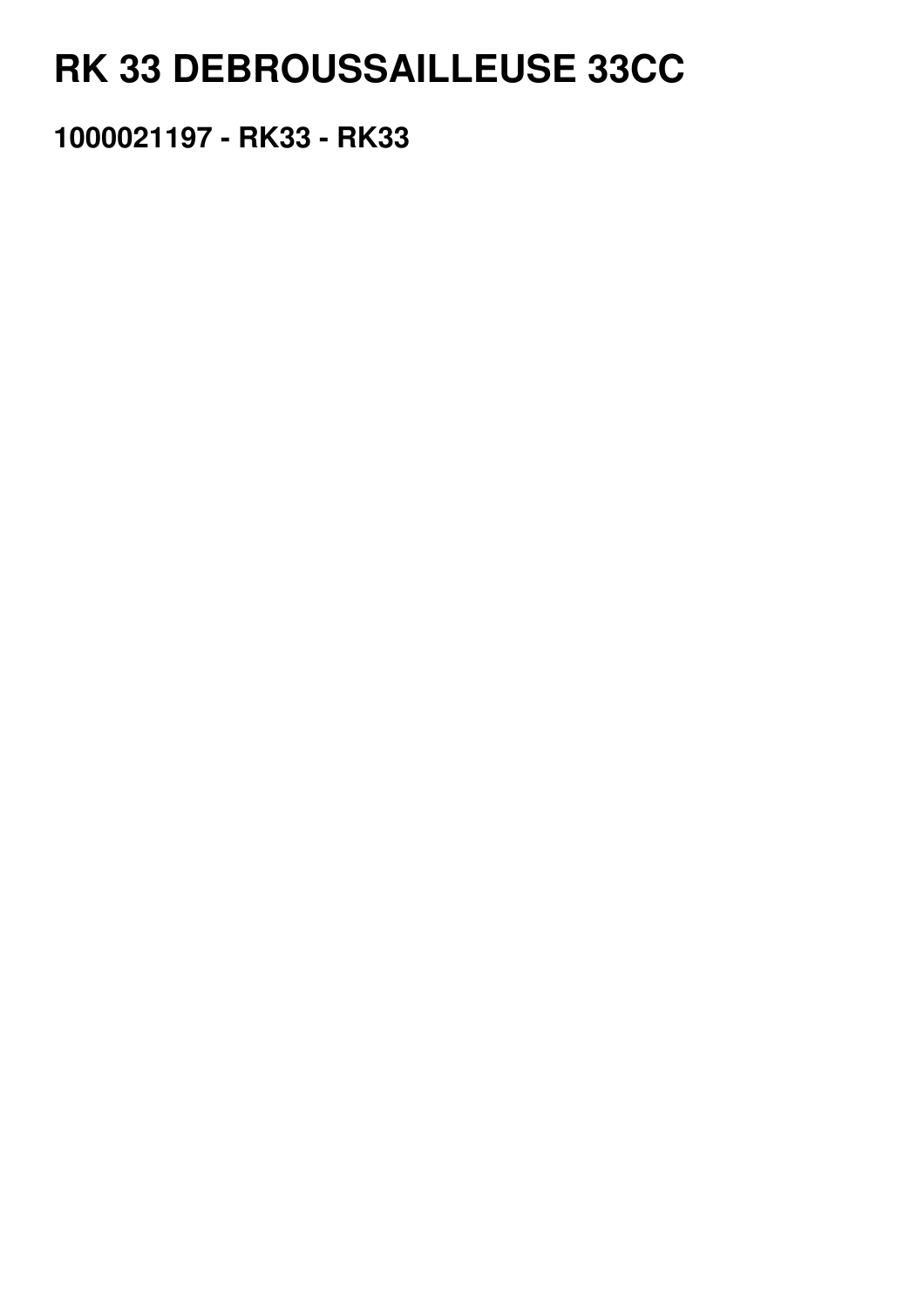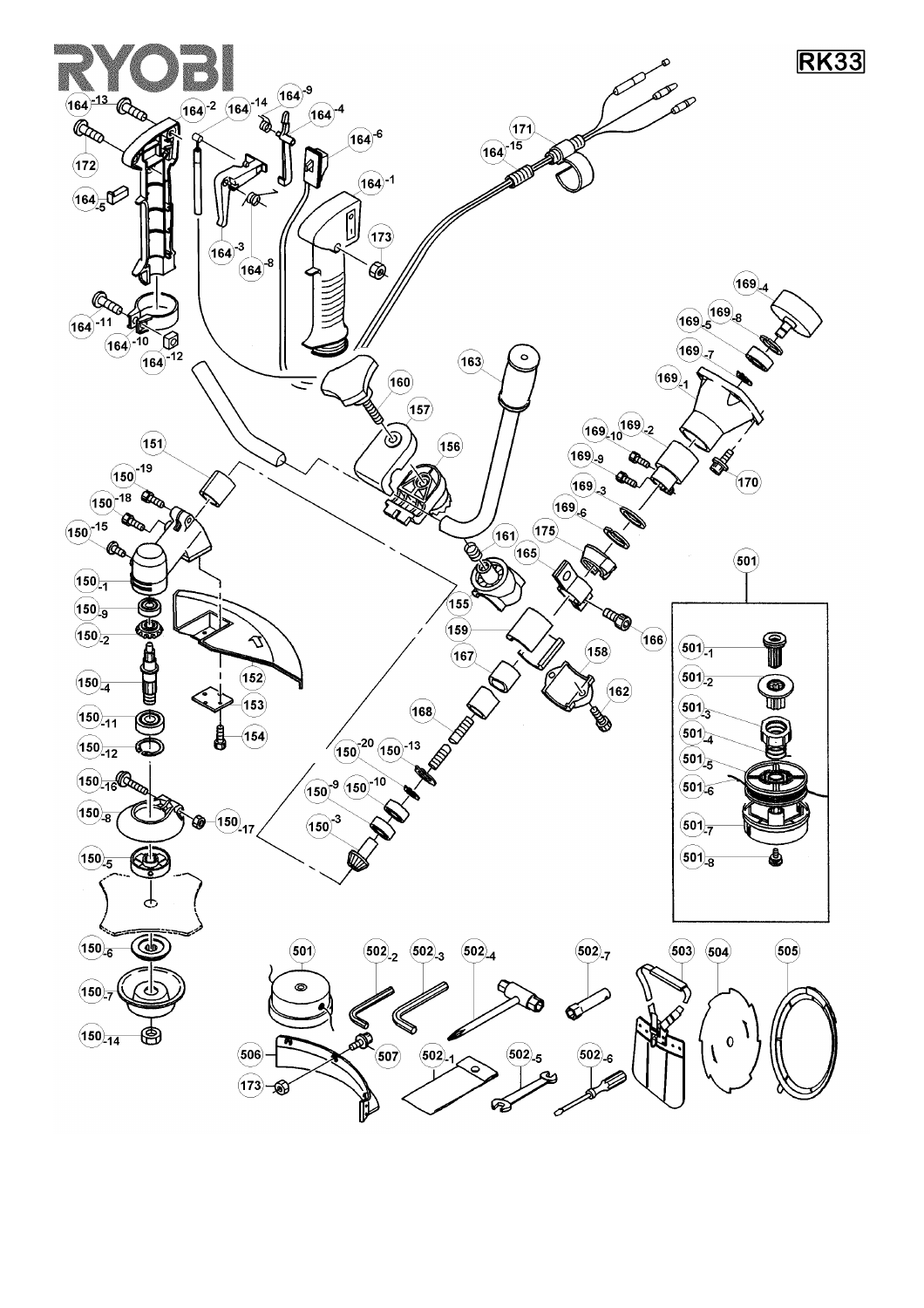## RYOB







Accélération Control équipmant system



Embiellage Piston & crankcase system



## Systeme d'allumage Electric equipment system



Carburateur Carburator system

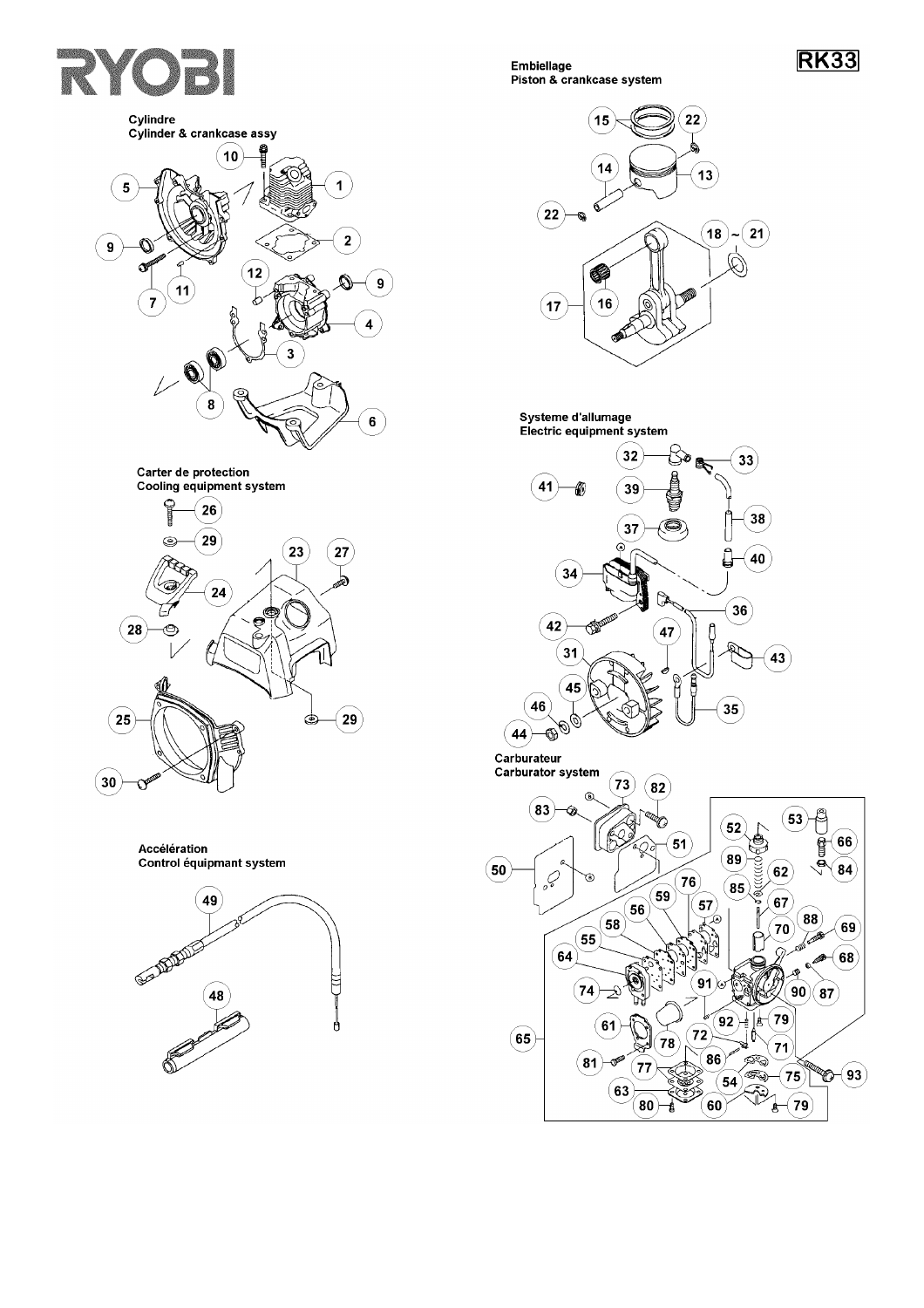## RYOBI

**RK33** 

Filtre à air & echappement Air filter & mufler system



Systeme d'alimentation Fuel tank system



Lanceur **Starter system** 



Systeme d'embrayage Clutch system

> $(143)$  $(144)$  $(145)$  $(147$  $(144)$  $\omega$ 146  $\mathcal{Q}$

Etiquette<br>Label system

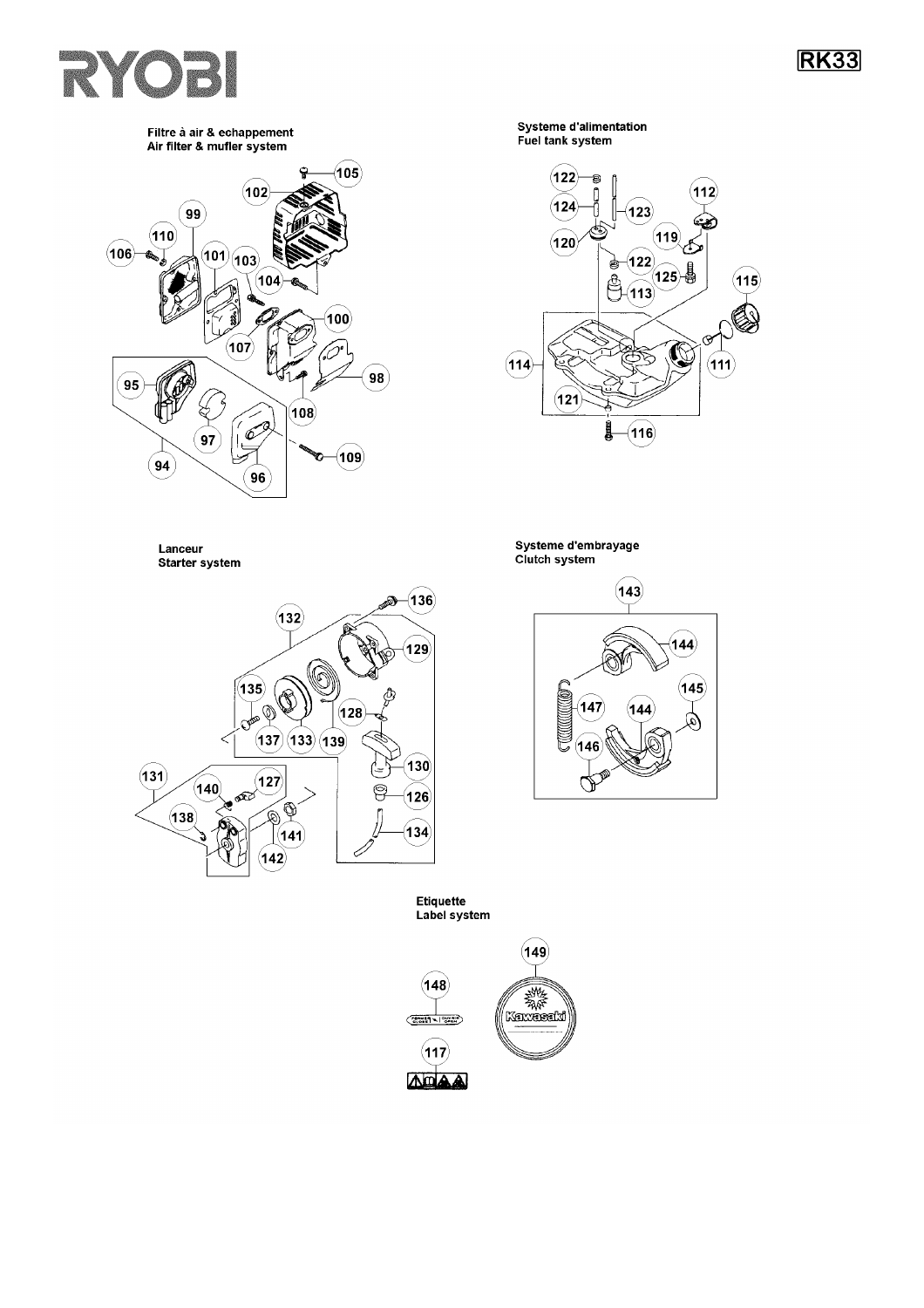| <b>Position</b> | Quantity                | <b>Description</b>              | Part number | <b>EAN</b>    |
|-----------------|-------------------------|---------------------------------|-------------|---------------|
| E558#150        | 1                       | ANGLE TRANSMISSION ASSY         | 5131000000  |               |
| E558#150-01     | 1                       | <b>GEAR HOUSING</b>             | 5131000000  |               |
| E558#150-02     | 1                       | SPIRAL BEVEL GEAR               | 5131000000  |               |
| E558#150-03     | 1                       | <b>PINION</b>                   | 5131006539  | 4058546090272 |
| E558#150-04     | 1                       | <b>DRIVING SHAFT</b>            | 5131000000  |               |
| E558#150-05     | 1                       | <b>DRIVE BUSHING</b>            | 5131000000  |               |
| E558#150-06     | 1                       | <b>BLADE HOLDER</b>             | 5131000000  |               |
| E558#150-07     | 1                       | <b>BOLT COVER</b>               | 5131000000  |               |
| E558#150-08     | 1                       | COUVERCLE RD330/430/520 RK33A48 | 5131000000  |               |
| E558#150-09     | $\mathbf{2}$            | <b>BALL BEARING</b>             | 5131018136  | 4058546107031 |
| E558#150-10     | 1                       | <b>BALL BEARING 6001RS</b>      | 5131000000  |               |
| E558#150-11     | 1                       | <b>BALL BEARING</b>             | 5131000000  |               |
| E558#150-12     | 1                       | <b>RETAINING RING</b>           | 5131000000  |               |
| E558#150-13     | 1                       | <b>PROTECTION WASHER</b>        | 5131000000  |               |
| E558#150-14     | 1                       | NUT                             | 5131000000  |               |
| E558#150-15     | 1                       | HEX.HEAD BOLT 5/16-18           | 5131000000  |               |
| E558#150-16     | 1                       | <b>SCREW &amp; WASHER M4X25</b> | 5131000000  |               |
| E558#150-17     | 1                       | <b>NUT</b>                      | 5131000000  |               |
| E558#150-18     | 1                       | <b>CYLINDRIC SCREW</b>          | 5131000000  |               |
| E558#150-19     | 1                       | <b>STRAINING SCREW</b>          | 5131000000  |               |
| E558#150-20     | 1                       | SNAP RING S-12                  | 5131017557  |               |
| E558#151        | 1                       | <b>COLLAR GEAR CASE</b>         | 5131000000  |               |
| E558#152        | 1                       | <b>HOUSING</b>                  | 5131000485  | 4058546077716 |
| E558#153        | 1                       | <b>GUARD STAY</b>               | 1000066745  |               |
| E558#154        | $\overline{\mathbf{c}}$ | <b>CYLINDRIC SCREW</b>          | 5131013379  | 4058546100797 |
| E558#155        | 1                       | <b>HANDGRIP HOLDER</b>          | 5131000000  |               |
| E558#156        | 1                       | <b>HANDGRIP HOLDER</b>          | 5131000000  |               |
| E558#157        | 1                       | <b>HANDLE HOLDER C</b>          | 5131000000  |               |
| E558#158        | 1                       | HANDLE HOLDER D                 | 5131000000  |               |
| E558#159        | 2                       | RUBBER HANDLE HOLDER R13        | 5131000000  |               |
| E558#160        | 1                       | KNOB BOLT M8X60                 | 5131000000  |               |
| E558#161        | 1                       | <b>SPRING</b>                   | 5131000000  |               |
| E558#162        | $\overline{c}$          | <b>SCREW</b>                    | 5131016388  | 4058546103835 |
| E558#163        | 1                       | <b>HANDLE ASSY</b>              | 5131000000  |               |
| E558#164        | 1                       | THROTTLE TRIGGER 24             | 5131000000  |               |
| E558#164-01     | 1                       | GRIP (R)                        | 5131000000  |               |
| E558#164-02     | 1                       | GRIP (L)                        | 5131000000  |               |
| E558#164-03     | 1.                      | <b>TRIGGER</b>                  | 5131000000  |               |
| E558#164-04     | 1                       | <b>STOP LEVER</b>               | 5131000000  |               |
| E558#164-05     | 1                       | <b>LOCK BUTTON SERIAL RD RK</b> | 5131000000  |               |
| E558#164-06     | 1.                      | SWITCH SERIAL RD RK             | 5131000000  |               |
| E558#164-08     | 1                       | <b>SPRING</b>                   | 5131000000  |               |
| E558#164-09     | 1.                      | SPRING (C)                      | 5131000000  |               |
| E558#164-10     | 1                       | <b>HANDLE CLIP</b>              | 5131000000  |               |
| E558#164-11     | 1                       | SCREW M6X20                     | 5131000000  |               |
| E558#164-12     | 1                       | NUT M6                          | 5131000000  |               |
| E558#164-13     | 1.                      | <b>TAPPING SCREW M4X18</b>      | 5131000000  |               |
| E558#164-14     | $\mathbf{1}$            | THROTTLE WIRE                   | 5131000489  | 4058546077723 |
| E558#164-15     | 1                       | GAINE RD330A520 RK25A48         | 5131000000  |               |
| E558#165        | 1                       | SUSPENSION EYELET 26            | 5131000000  |               |
|                 |                         |                                 |             |               |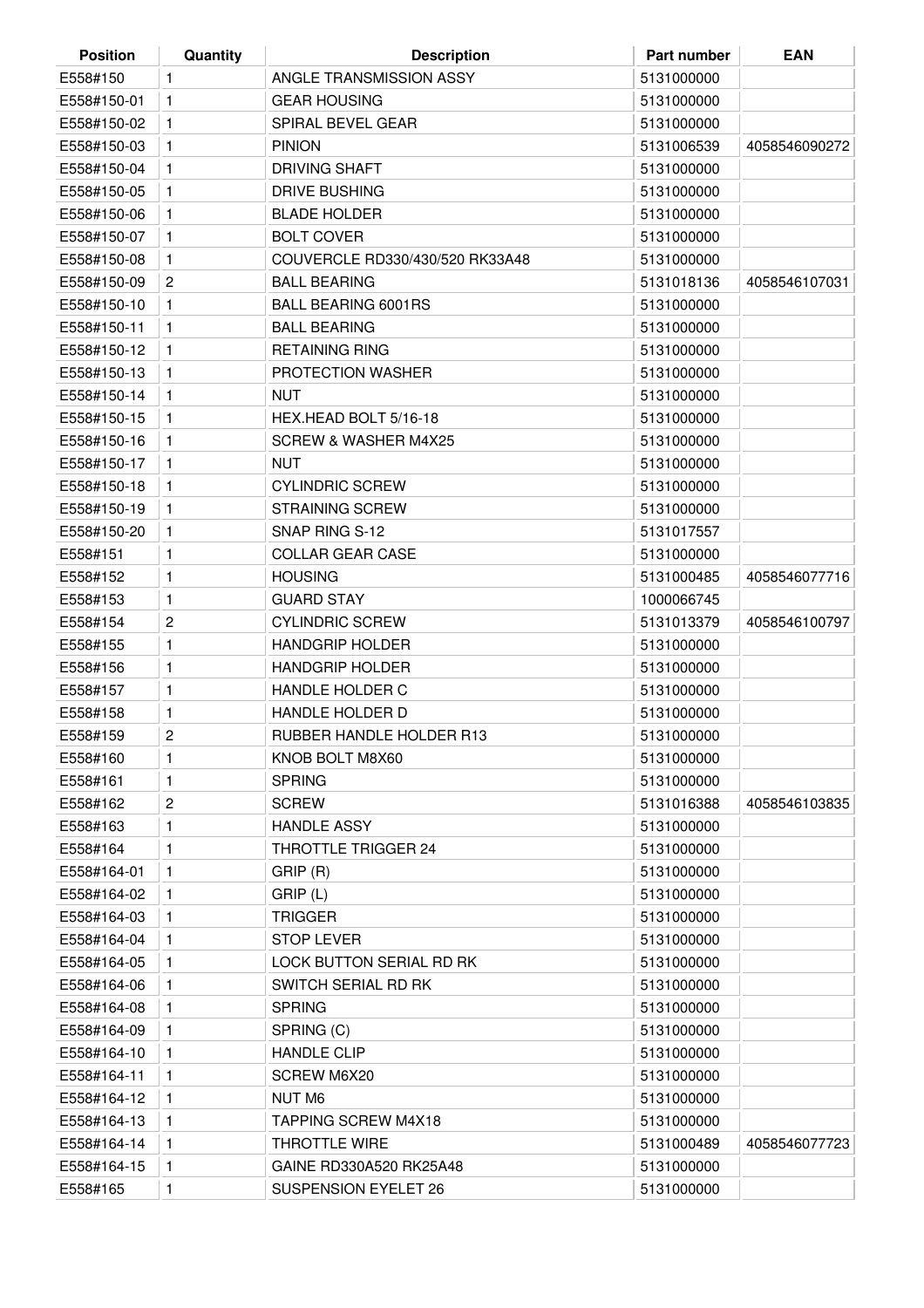| <b>Position</b> | Quantité       | <b>Désignation</b>               | Référence  | <b>EAN</b>    |
|-----------------|----------------|----------------------------------|------------|---------------|
| E558#166        | 1              | <b>CYLINDRIC SCREW</b>           | 5131000000 |               |
| E558#167        | 1              | <b>SHAFT TUBE</b>                | 5131000000 |               |
| E558#168        | 1              | POWER TRANSMISSION SHAFT         | 5131000000 |               |
| E558#169        | $\mathbf{1}$   | <b>CLUTCH CASE ASSY</b>          | 5131000000 |               |
| E558#169-01     | $\mathbf{1}$   | CARTER D'EMBRAYAGE NU            | 5131000000 |               |
| E558#169-02     | 1              | <b>CLUTCH CASE ASSY 1 DIA.26</b> | 5131000000 |               |
| E558#169-03     | 1              | <b>WASHER CLUTCH CASE</b>        | 5131000000 |               |
| E558#169-04     | 1              | <b>CLUTCH DRUM ASSY</b>          | 5131000000 |               |
| E558#169-05     | 1              | <b>BALL BEARING</b>              | 5131000000 |               |
| E558#169-06     | 1              | <b>RETAINING RING R-50</b>       | 5131000000 |               |
| E558#169-07     | $\mathbf{1}$   | <b>RETAINING RING</b>            | 5131000000 |               |
| E558#169-08     | 1              | <b>RETAINING RING</b>            | 5131000000 |               |
| E558#169-09     | $\mathbf{1}$   | <b>SCREW</b>                     | 5131016388 | 4058546103835 |
| E558#169-10     | 1              | <b>CYLINDRIC SCREW</b>           | 5131000000 |               |
| E558#170        | 4              | HEX. SOCKET HEAD BOLT M6X22      | 5131000000 |               |
| E558#171        | 1              | PIPE CLAMP 24-10                 | 5131000000 |               |
| E558#172        | 1              | PHILLIPS PAN SCREW M5X35         | 5131000000 |               |
| E558#173        | 4              | <b>NUT</b>                       | 5131013482 | 4058546100933 |
| E558#175        | 1              | <b>CLAMPING RING</b>             | 5131006802 | 4058546090548 |
| E558#176        | 1              | TGO33D-AA11 ENGINE ASSY          | 1000018815 |               |
| E558#501-01     | $\mathbf{1}$   | <b>SHAFT</b>                     | 5131000000 |               |
| E558#501-02     |                | <b>RETAINER</b>                  | 5131000000 |               |
| E558#501-03     | 1<br>1         | <b>SLIDER</b>                    | 5131000000 |               |
|                 |                | <b>RETURN SPRING</b>             |            |               |
| E558#501-04     | 1              |                                  | 5131000000 |               |
| E558#501-05     | 1              | <b>REEL</b>                      | 5131000000 |               |
| E558#501-07     | 1              | CASE                             | 5131000000 |               |
| E558#501-08     | 1              | <b>SCREW</b>                     | 5131000000 |               |
| E558#502        | 1              | <b>TOOL SET</b>                  | 5131000000 |               |
| E558#502-04     | 1              | WRENCH 13-19MM/SCREW DRIVER      | 5131000000 |               |
| E558#506        | $\mathbf{1}$   | <b>GRASS TRIMMER HD GUARD</b>    | 5131000454 |               |
| E558#507        | 3              | HEX. SOCKET HEAD BOLT M5X15      | 5131000000 |               |
| E564#           | 1              | <b>REPAIR KIT</b>                | 5131000000 |               |
| E564#001        | 1              | <b>CYLINDER ENGINE</b>           | 5131000000 |               |
| E564#002        | 1              | <b>GASKET CYLINDRE</b>           | 5131000000 |               |
| E564#003        | 1              | <b>GASKET</b>                    | 5131000000 |               |
| E564#004        | 1              | CRANKCASE                        | 1000018818 |               |
| E564#005        | 1              | <b>CRANKCASE</b>                 | 1000018819 |               |
| E564#006        | 1              | SUPPORT INFERIEUR RK33           | 1000016088 |               |
| E564#007        | 3              | <b>SCREW</b>                     | 5131000000 |               |
| E564#008        | 2              | <b>BEARING</b>                   | 5131000000 |               |
| E564#009        | $\overline{c}$ | <b>SEAL</b>                      | 5131000000 |               |
| E564#010        | 4              | <b>BOLT</b>                      | 5131000000 |               |
| E564#011        | $\overline{c}$ | <b>PIN DOWEL</b>                 | 5131000000 |               |
| E564#012        | $\overline{c}$ | PIN DOWEL                        | 5131000000 |               |
| E564#013        | 1              | <b>PISTON ENGINE</b>             | 5131000000 |               |
| E564#014        | 1              | <b>PIN</b>                       | 5131000000 |               |
| E564#015        | 1              | RING SET PISTON                  | 5131000000 |               |
| E564#016        | 1              | <b>BEARING SMALL END</b>         | 5131000000 |               |
| E564#017        | 1              | <b>CRANKSHAFT RK33</b>           | 1000019058 |               |
| E564#018        | 1              | <b>CALE 0.10</b>                 | 1000019059 |               |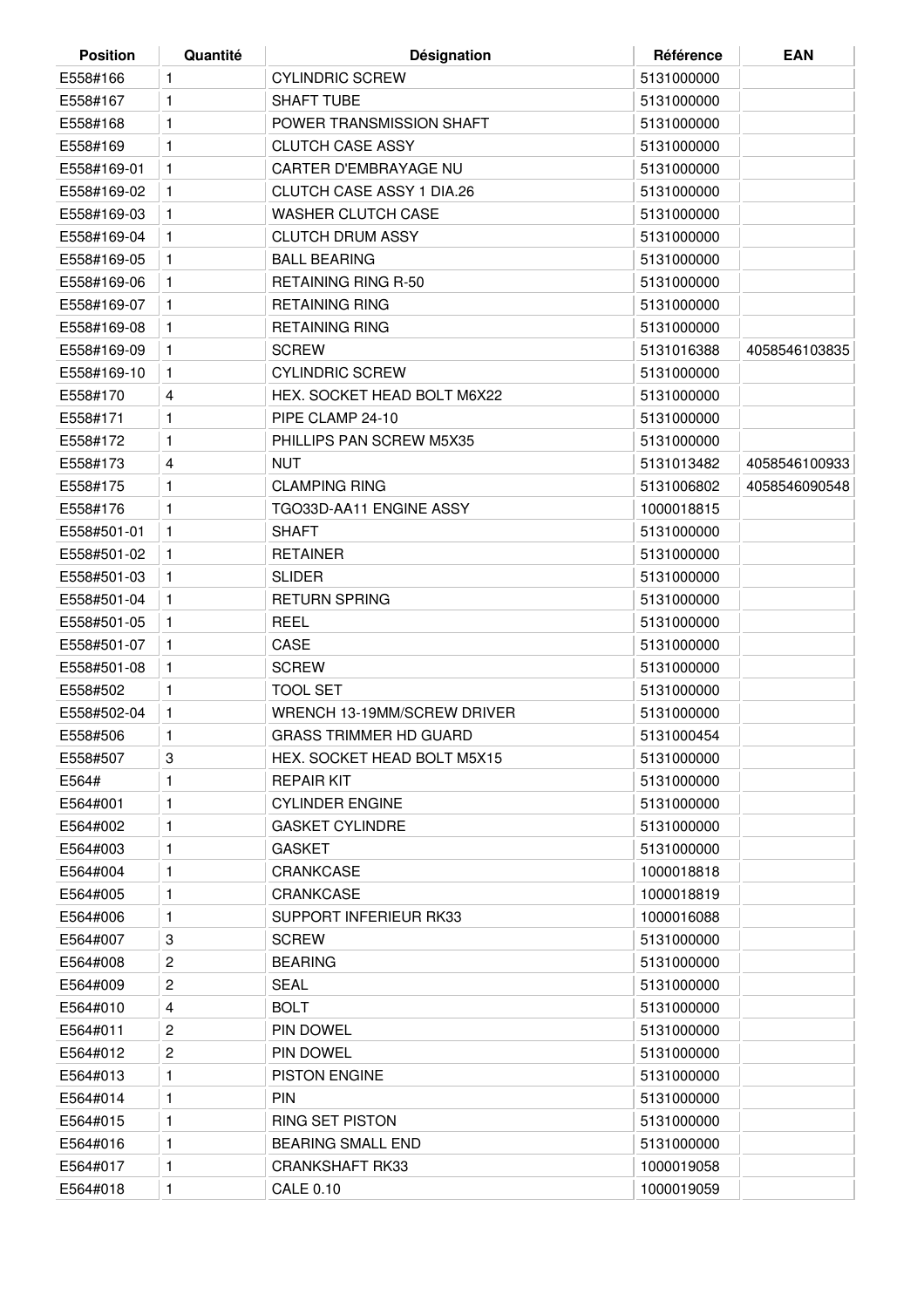| <b>Position</b> | Quantité                | Désignation                 | Référence  | <b>EAN</b>    |
|-----------------|-------------------------|-----------------------------|------------|---------------|
| E564#019        | 1                       | $SHIM T=0.20$               | 5131000000 |               |
| E564#020        | 1                       | <b>SHIM T=0.40</b>          | 1000019061 |               |
| E564#021        | 1                       | <b>SHIM T=0.60</b>          | 5131000000 |               |
| E564#022        | 2                       | <b>RETAINING RING</b>       | 5131000000 |               |
| E564#023        | 1                       | <b>SHROUD ENGINE</b>        | 5131000000 |               |
| E564#024        | 1                       | <b>GUARD</b>                | 1000008426 |               |
| E564#025        | 1                       | <b>HOUSING FAN</b>          | 1000019064 |               |
| E564#026        | 1                       | SCREW M5X20                 | 1000004466 |               |
| E564#027        | 1                       | SCREW M5X10                 | 5131000000 |               |
| E564#028        | 1                       | PASSE FIL RK25/33           | 5131000000 |               |
| E564#029        | 2                       | WASHER 5.5X13.8X2.0         | 5131000000 |               |
| E564#030        | 4                       | <b>SCREW PAN</b>            | 1000055750 |               |
| E564#031        | 1                       | <b>FLYWHEEL</b>             | 5131000000 |               |
| E564#032        | 1                       | <b>COVER</b>                | 5131000000 |               |
| E564#033        | 1                       | <b>SPRING</b>               | 5131000000 |               |
| E564#034        | 1                       | <b>IGNITION COIL</b>        | 5131000000 |               |
| E564#035        | 1                       | FIL ELECTRIQUE              | 5131000000 |               |
| E564#036        | 1                       | FIL ELECTRIQUE L=200        | 1000003649 |               |
| E564#037        | 1                       | RONDELLE CAOUTCHOUC RK25/33 | 1000004440 |               |
| E564#038        | 1                       | TUBE                        | 5131000000 |               |
| E564#039        | 1                       | <b>SPARK PLUG</b>           | 5131000500 | 4058546077747 |
| E564#040        | 1                       | <b>GROMMET</b>              | 5131000000 |               |
| E564#041        | 1                       | PASSE FIL RK25/33           | 5131000000 |               |
| E564#042        | $\overline{\mathbf{c}}$ | <b>VIS M5X20</b>            | 1000062349 |               |
| E564#043        | 1                       | <b>CLAMP</b>                | 1000053984 |               |
| E564#044        | 1                       | <b>NUT</b>                  | 5131000000 |               |
| E564#045        | 1                       | <b>WASHER</b>               | 5131000000 |               |
| E564#046        | 1                       | RONDELLE RESSORT            | 1000019067 |               |
| E564#047        | 1                       | <b>KEY WOODRUFF</b>         | 5131000000 |               |
| E564#048        | 1                       | <b>JOINING PART</b>         | 5131000490 | 4058546077730 |
| E564#049        | 1                       | <b>CABLE THROTTLE</b>       | 5131000000 |               |
| E564#050        | 1                       | <b>GASKET</b>               | 5131000000 |               |
| E564#051        | 1                       | <b>GASKET CARBURETOR</b>    | 5131000000 |               |
| E564#052        | 1                       | <b>PLUG</b>                 | 5131000000 |               |
| E564#053        | 1                       | <b>CAP CARBURETOR</b>       | 5131000000 |               |
| E564#054        | 1                       | <b>GASKET</b>               | 5131007204 | 4058546090623 |
| E564#055        | 1                       | <b>GASKET</b>               | 5131000000 |               |
| E564#056        | 1                       | <b>GASKET</b>               | 5131000000 |               |
| E564#057        | 1                       | <b>GASKET</b>               | 5131000000 |               |
| E564#058        | 1                       | <b>PLATE</b>                | 5131000000 |               |
| E564#059        | 1                       | PLATE                       | 5131000000 |               |
| E564#060        | 1                       | <b>PLATE</b>                | 5131000000 |               |
| E564#061        | 1                       | PLATE                       | 5131000000 |               |
| E564#062        | 1                       | <b>CLIP</b>                 | 5131000000 |               |
| E564#063        |                         | <b>COVER</b>                | 5131000000 |               |
|                 | 1<br>1                  | COUVERCLE RK25/33           |            |               |
| E564#064        |                         |                             | 5131000000 |               |
| E564#065        | 1                       | <b>CARBURATEUR RK33</b>     | 5131000000 |               |
| E564#066        | 1                       | <b>ADJUSTER CABLE</b>       | 5131000000 |               |
| E564#067        | 1                       | <b>POINTER</b>              | 5131000000 |               |
| E564#068        | 1                       | <b>SCREW PILOT AIR</b>      | 5131000000 |               |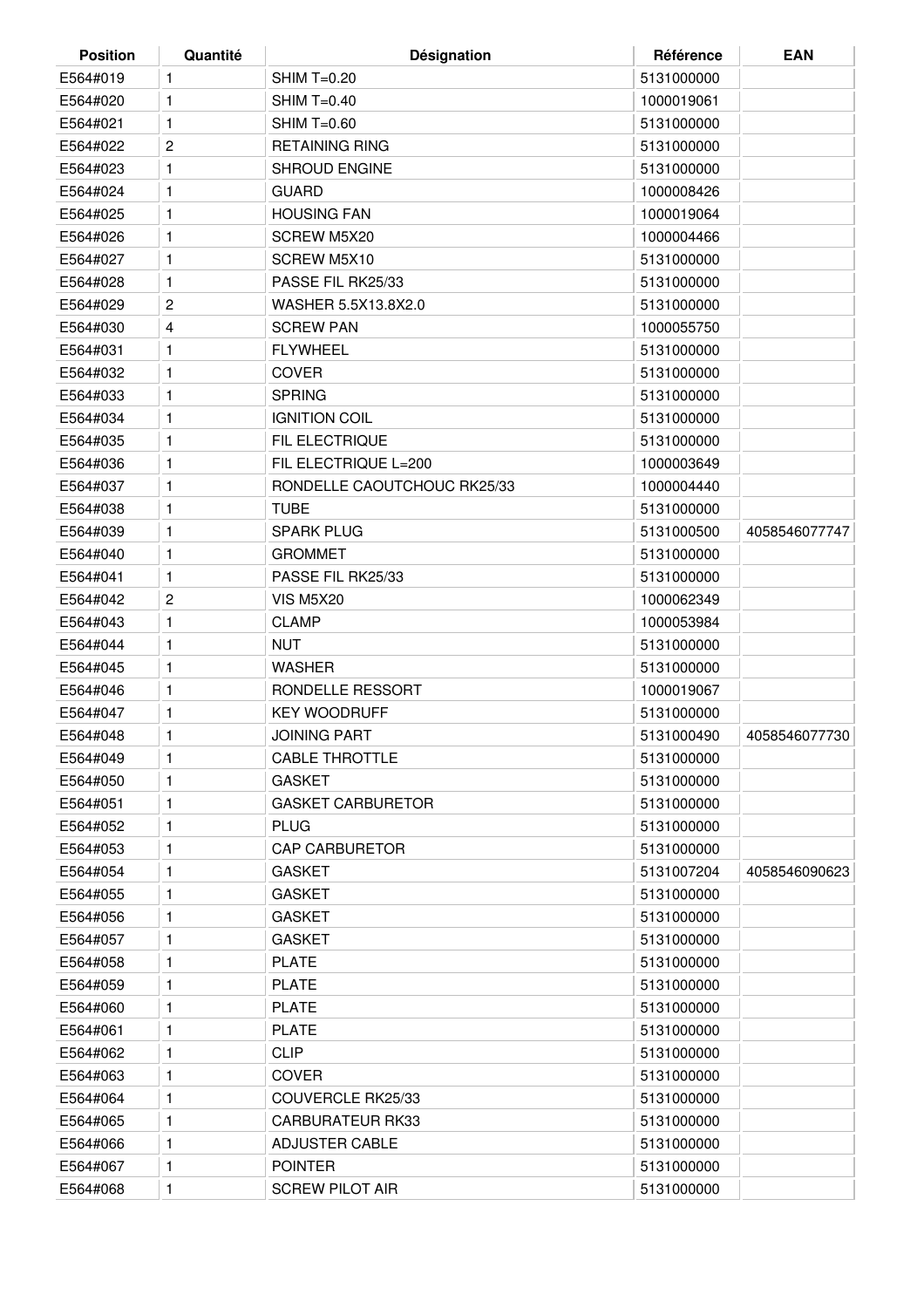| <b>Position</b> | Quantité | Désignation                      | Référence  | <b>EAN</b> |
|-----------------|----------|----------------------------------|------------|------------|
| E564#069        | 1        | <b>SCREW THROTTLE STOP</b>       | 5131000000 |            |
| E564#070        | 1        | <b>VALVE THROTTLE</b>            | 5131000000 |            |
| E564#071        | 1        | <b>VALVE FLOAT</b>               | 5131000000 |            |
| E564#072        | 1        | <b>ARM FLOAT</b>                 | 5131000000 |            |
| E564#073        | 1        | <b>INSULATOR</b>                 | 5131000000 |            |
| E564#074        | 1        | <b>VALVE</b>                     | 5131000000 |            |
| E564#075        | 1        | <b>VALVE</b>                     | 5131000000 |            |
| E564#076        | 1        | <b>DIAPHRAGM</b>                 | 5131000000 |            |
| E564#077        | 1        | <b>DIAPHRAGM</b>                 | 5131000000 |            |
| E564#078        | 1        | <b>PUMP PRIMING</b>              | 5131000000 |            |
| E564#079        | 2        | <b>SCREW</b>                     | 5131000000 |            |
| E564#080        | 4        | <b>SCREW</b>                     | 5131000000 |            |
| E564#081        | 4        | <b>SCREW</b>                     | 5131000000 |            |
| E564#082        | 2        | SCREW M5X20                      | 5131000000 |            |
| E564#083        | 2        | NUT M <sub>5</sub>               | 5131000000 |            |
| E564#084        | 1        | <b>NUT</b>                       | 5131000000 |            |
| E564#085        | 1        | <b>RETAINING RING</b>            | 5131000000 |            |
| E564#086        | 1        | <b>PIN</b>                       | 5131000000 |            |
| E564#087        | 1        | O-RING                           | 5131000000 |            |
| E564#088        | 1        | <b>SPRING</b>                    | 5131000000 |            |
| E564#089        | 1        | <b>SPRING THROTTLE</b>           | 5131000000 |            |
| E564#090        | 1        | <b>SPRING</b>                    | 5131000000 |            |
| E564#091        | 2        | <b>SPRING</b>                    | 5131000000 |            |
| E564#092        | 1        | <b>SPRING</b>                    | 5131000000 |            |
| E564#093        | 2        | <b>SCREW</b>                     | 5131000000 |            |
| E565#094        | 1        | FILTRE A AIR COMPLET RK25/33     | 5131000000 |            |
| E565#095        | 1        | AIR FILTER CASE                  | 5131000000 |            |
| E565#096        | 1        | AIR FILTER CAP                   | 5131000000 |            |
| E565#097        | 1        | MOUSSE DU FILTRE A AIR RK25/33   | 5131000000 |            |
| E565#098        | 1        | <b>GASKET</b>                    | 5131000000 |            |
| E565#099        | 1        | <b>BODY MUFFLER</b>              | 5131000000 |            |
| E565#100        | 1        | <b>BODY MUFFLER COMPLET</b>      | 5131000000 |            |
| E565#101        | 1        | <b>BAFFLE PLATE MUFFLER</b>      | 5131000000 |            |
| E565#102        | 1        | <b>CARTER D'ECHAPPEMENT RK33</b> | 5131000000 |            |
| E565#103        | 2        | BOLT M5X18                       | 5131000000 |            |
| E565#104        | 1        | SCREW M5X16                      | 1000007289 |            |
| E565#105        | 1        | SCREW M5X10                      | 5131000000 |            |
| E565#106        | 4        | <b>SCREW M5</b>                  | 5131000000 |            |
| E565#107        | 1        | WASHER                           | 5131000000 |            |
| E565#108        | 1        | <b>SCREW PAN</b>                 | 5131000000 |            |
| E565#109        | 2        | <b>SCREW PAN</b>                 | 5131000000 |            |
| E565#110        | 4        | <b>SPRING WASHER</b>             | 5131000000 |            |
| E565#111        | 1        | <b>BREATHER</b>                  | 5131000000 |            |
| E565#112        | 1        | <b>BRACKET TANK</b>              | 5131000000 |            |
| E565#113        | 1        | <b>FUEL FILTER</b>               | 5131000000 |            |
| E565#114        | 1        | RESERVOIR D'ESSENCE RK33         | 5131000000 |            |
| E565#115        | 1        | <b>TANK CAP</b>                  | 5131000494 |            |
| E565#116        | 3        | <b>SCREW</b>                     | 5131000000 |            |
| E565#117        | 1        | LABEL WARNING                    | 1000004161 |            |
| E565#119        | 1        | <b>WASHER</b>                    | 1000004413 |            |
|                 |          |                                  |            |            |